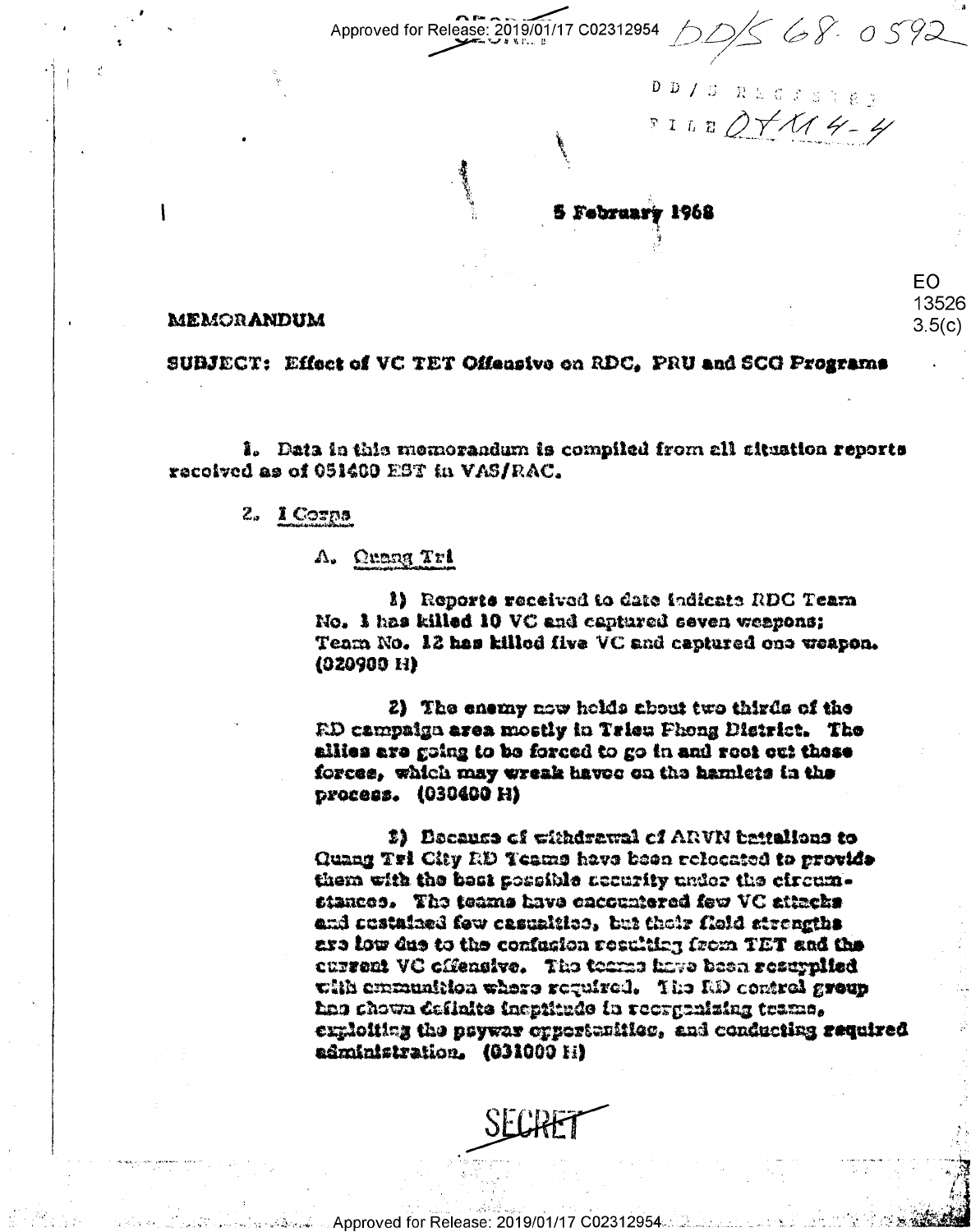Approved for Release: 2019/01/17 C02312954  $W_{\text{max}}$  and  $W_{\text{max}}$ 

4) PRUs served as reaction units in Quang Tri 4) PRUs served as reaction units in Quang Tri City and sped from one spot to another clearing out City and sped from one spot to another clearing out enemy activity. (042000 H)

# B. Thua Thien, Hue

1) The 50 PRUs in their Hue compound have 1) The 50 PRUs in their Hue compound have  $repulse$  five attacks, were surrounded by approximately two VC companies, were short of ammunition, and have had no food for two days,  $(011330$  H $)$ 

?.) Tho PRU was forced out of its compound south 2) The PRU was forced out of its compound south of Hue City by the VC and was moving towards YD 768204. The VC occupied the compound and were destroying it. The  $\operatorname{PRU}$  required ammunition and resupply will be attempted morning of 2 February by helicopter.  $(012220 \text{ H})$ 

3) The 50 man PRU, reportedly twice driven from its compound in the southwest part of Hue, has withdrawn to Huong Tuy District Headquarters for resupply. Huong Tuy is about five miles southeast of Hue along Route 1. The PRU has been providing tactical information of value The PRU has been. providing tactical information of value to Maririe forces via a radio link with a PRU advisor now to Marine forces via a radio link with a PRU adviser now attached to the Marine Regimental Headquarters. (042400 H)

# C<sub>o</sub> Quang Nam

Thirteen of the 30 RD Teams in Quang Nam have not Thirteen of the 30 RD Teams in Quang Nam have not been in radio contact. Six teams 1 KIA each; one team, 2 KIA; 1 team, 1 WIA; and nine teams had contact with the VC but suffered no casualties. The RD control group was again in operation and more details are expected soon. **Six**  again in operation and more details are expected soon. Six of the teams were being used in Hoi An on other duties. (021800 H) (021800 H)

# D. Danang D. Danang

\_ . . . u-\_. .. -. . - -I---

.- <sup>l</sup> I

.

.-

 $i$  in the set of  $\mathcal{C}$  $\sim$  if  $\sim$ .4 In

 $E_{\rm eff} = 1.4$ 

. . U 1" l .5:

 A. -. «'w' .\_'.\*, .1  $\sim$ <sup>m</sup>"- <sup>n</sup> b." I) \_I'u '-

, it is a set of the contract of the contract of the contract of the contract of the contract of the contract of the contract of the contract of the contract of the contract of the contract of the contract of the contract  $A$  . It is a set of the set of the set of the set of the set of the set of the set of the set of the set of the set of the set of the set of the set of the set of the set of the set of the set of the set of the set of th . " ' <sup>r</sup> -.-- :.§ ,.J'-| . .\_-' ( 'J' . ---.-.. . an t ." 1.". '.-r. 'e .

All four RD Teams have been pulled into Danang City hall as security force. Approximately 20 cadre are detailed to assist in various medical facilities in the city and to assist in various "help the people" projects on a temporary basis.  $(051800 H)$ 

> 'I . f -|I . '1' Id \_ .2

. "r " r! ' ' <sup>I</sup>

\_ I} -.. VI



,

i . '

.'.. 'l '-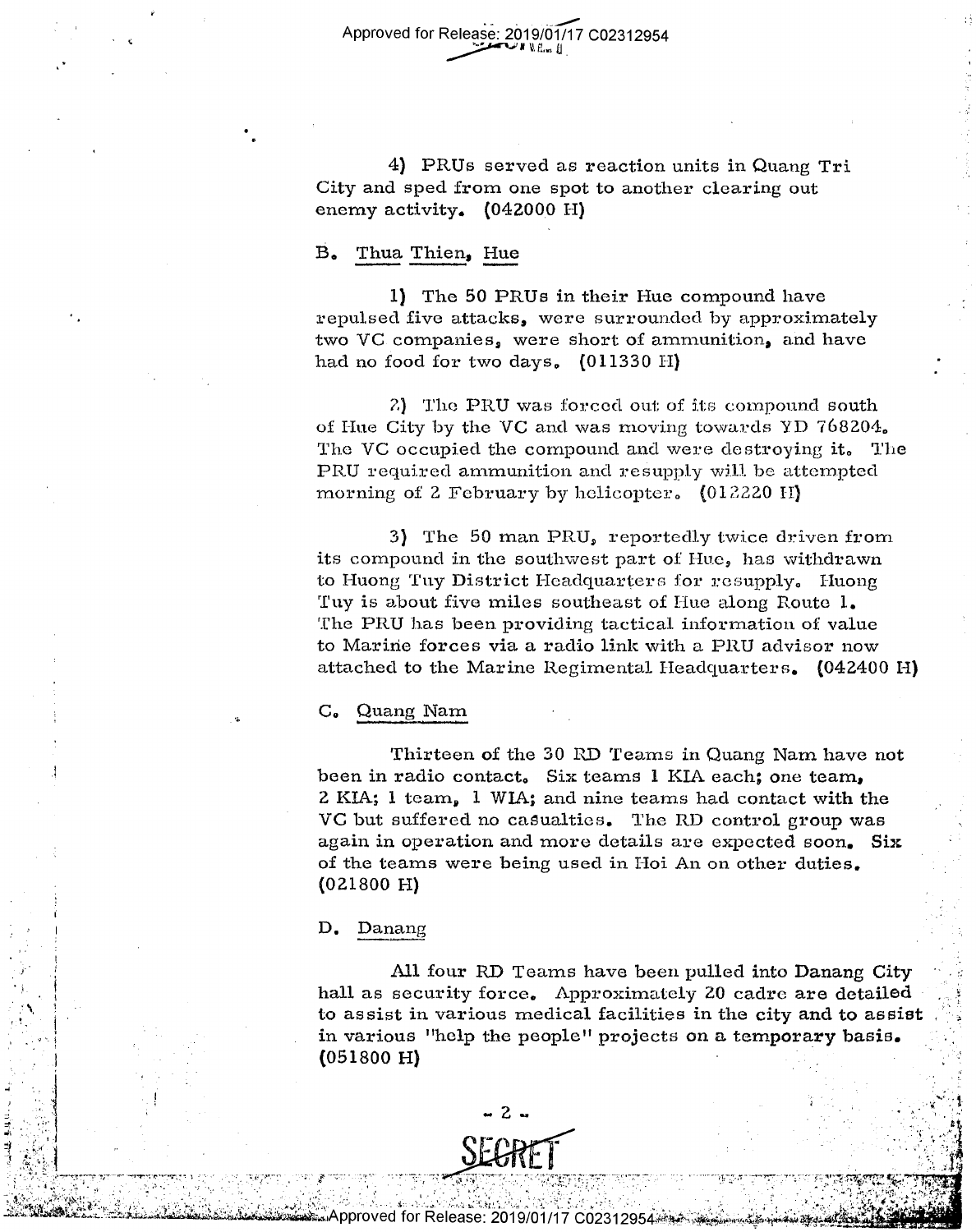## E. Quang Tin, Tam Ky

During the 31 January attack PRU members captured 19 VC individual and crew-served weapons, including one 57mm recoilless rifle. PRUs killed 23 VC (U.S. advisors body count) and captured one VC. Two PRUs slightly wounded and damage to PRU camp was minimal. One VC battalion attacked from northwest striking PRU compound and ARVN compound on PRU E flank. ARVN soon withdrew to PIC leaving flank open. The PRUs put the area under fire with 3 MG and 5 M-79s plus their individual weapons. At about 0515 hours the PRUs began to receive intense machine gun fire from the area abandoned by ARVN. At 0545 hours 30 FRUs moved toward area from which the MG fire came and captured the MG, which later turned out to have been left behind by the ARVN unit.  $3.5(c)$ 

F. Quang Ngal

8) The RDC compound received SA and receillene rifle fire the night of 30-31 January. The VC captured a RD driver and held him for 12 hours. Ho said the VC claimed their target was the RD house and compound. The status of RD teams is generally unknown. AD Team No. 14 at An Lucag Hamlet, DS 3649750, Son Long Village, Son Trinh District cláims to have captured more than 300 VC laborers. Americans consider this probably exeggeration. The PRUs are on the job. The RD compound to well organized, indigenous guards have done a good job, crhibiting fixe discipline as all ctood by their posts. (011200 II)

2) Only three RDC have been reported KIA, but this figure may increase when all reports are in. (031600 H)

5) The VC generally by-passed the RD Teams. Sems teams have moved in close to district compounds to support local GVH forces. The FRUs have been showing a good count, keeping casualties low (two WIA) and disrupting the enemy. All districts are happy with the PRU cffort. (042080 H)

S. Il Corps

## A. Binh Thuan

**RD Teams are in their cripical locations and are** operational with only one wounded in action. Quaster Zenetezme are also operational and unbermed. FRUs operating

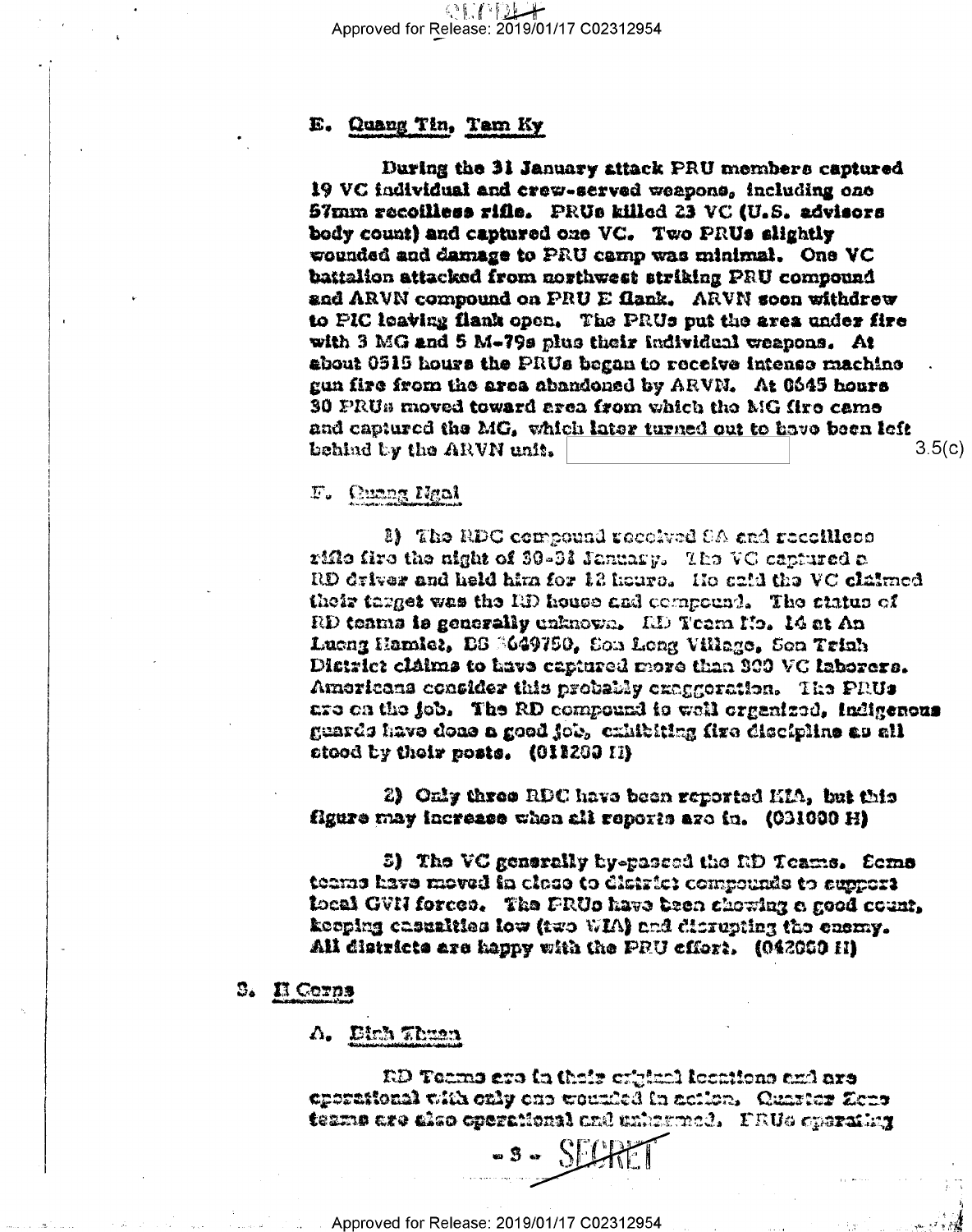Approved for Release: 2019/01/17 C02312954

## in Thien Giao District have been hit by air strikes, casualties unknown. (021545 H)

## **B.** Darlac

No information has been received during the past five days by American advisers concerning the situation of Victnamese RD Teams in the proviace. (041100 H)

## C. Ninh Thuan

The PRU are in contact with a VC force ten kilometers southwest of Phan Rang. At 042150 hours a regional force unit was in contact with VC force in a 1967 RD hamlet goven and one half kilometers southwest of town. The VC have been concentrating their destructive efforts analnet all hamlets in the province that were included in the 1967 AD plan and which are currently not prefected by ED Tourns. They have been collecting rice from these hamlots and destroying overgthing that represents the GVN. The 1963 RD hamicts, in which there are RD teams located, are not being hit. At present approximately 300 RDC who have not yet been deployed in 1968 program hamlets are being used to augment Phan Rang internal security forces. (042200 II) See 5 February 1968 for list of hamlets.

# D. Phu Yen

 $3.5(c)$ 

RD Teams had oncountered only light attacks and appeared to be in little trouble. (021545 H)

### E. Floiku

On night 31 January 1953 PRU personnel set up Heteniag posts and road blocks around American advisors compounds and the Pleiku Montegnard Training Center. Decause of heavy fire from unknown cources, some thought to be ARVII, these people pulled back into the compound areas. One FRU WIA from what was considered ARVN fixe. (011653 EI)

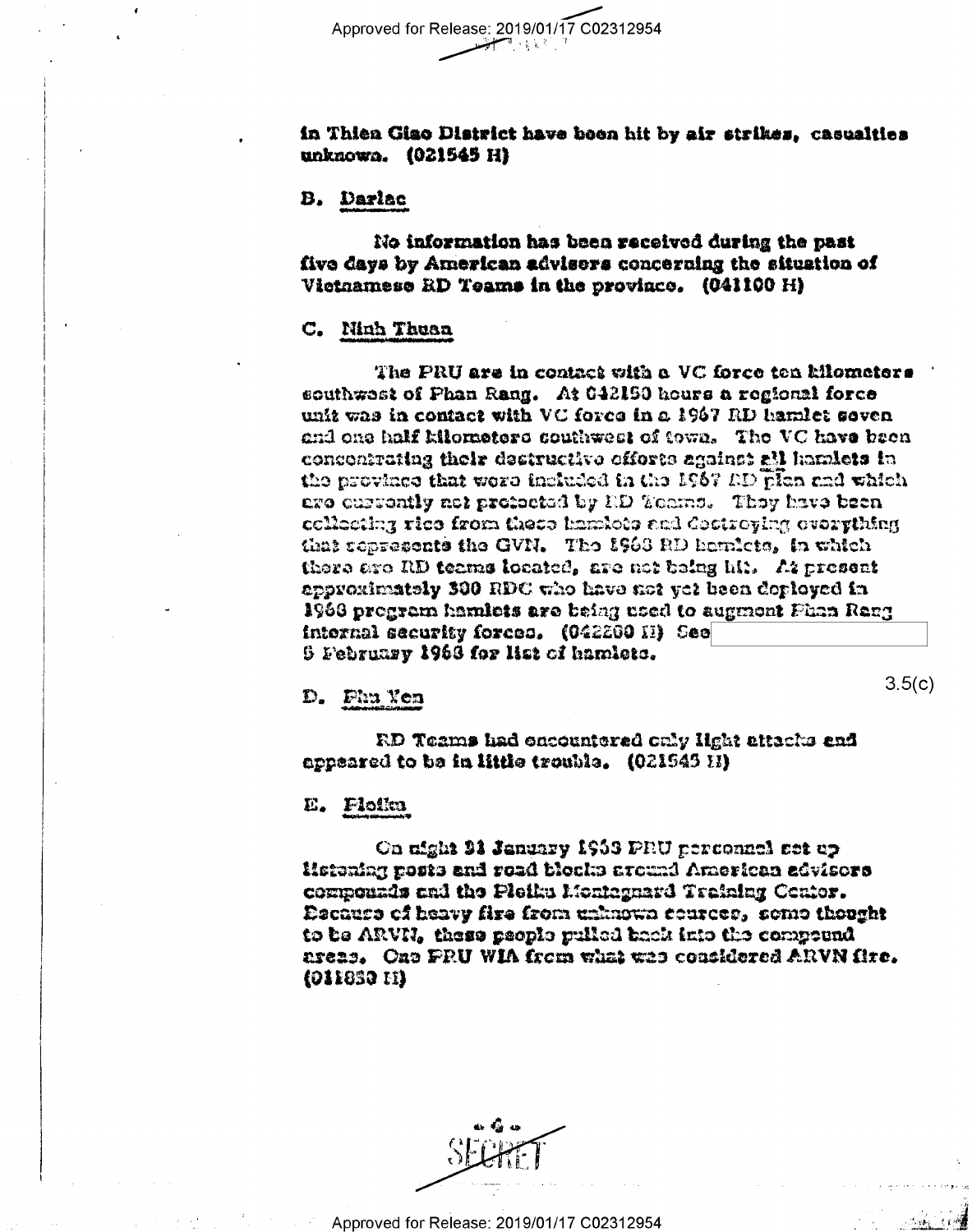

## F. Tuyen Duc

Census Grievance sources report VC are tired and hungry but plan to stay in Dalat City until 7 February. They will resume attack on 10 February. RDC and TSRD in Tuyen Duc Province have reported negative action with all teams in good condition and in place. (051330 H)

G. Binh Dinh

No information.

H. Khanh Hoa

No information.

I. Eontum

No information.

J. Lam Dong

No information.

K. Phu Don

No information.

#### L. Quang Duc

No information.

#### **4. III Corps**

The pacification program seems to have been by-passed by the VC. No single RD team is known to have been the target of en attack and there are no reports of Provincial Reconnaissance Unit or Census Griovanes casualtics. Apparently the targets were the towns with the RD groups heirg unimportunt in this instance. Undoubtedly seme of the cadres on TET visits will have been injured or have become so diocouraged so as net to return, but all in all it appears as though the pecification personnel may have escaped serious injury. (021560 H) See 2 February 1968.

 $-5 - 11$ 

 $3.5(c)$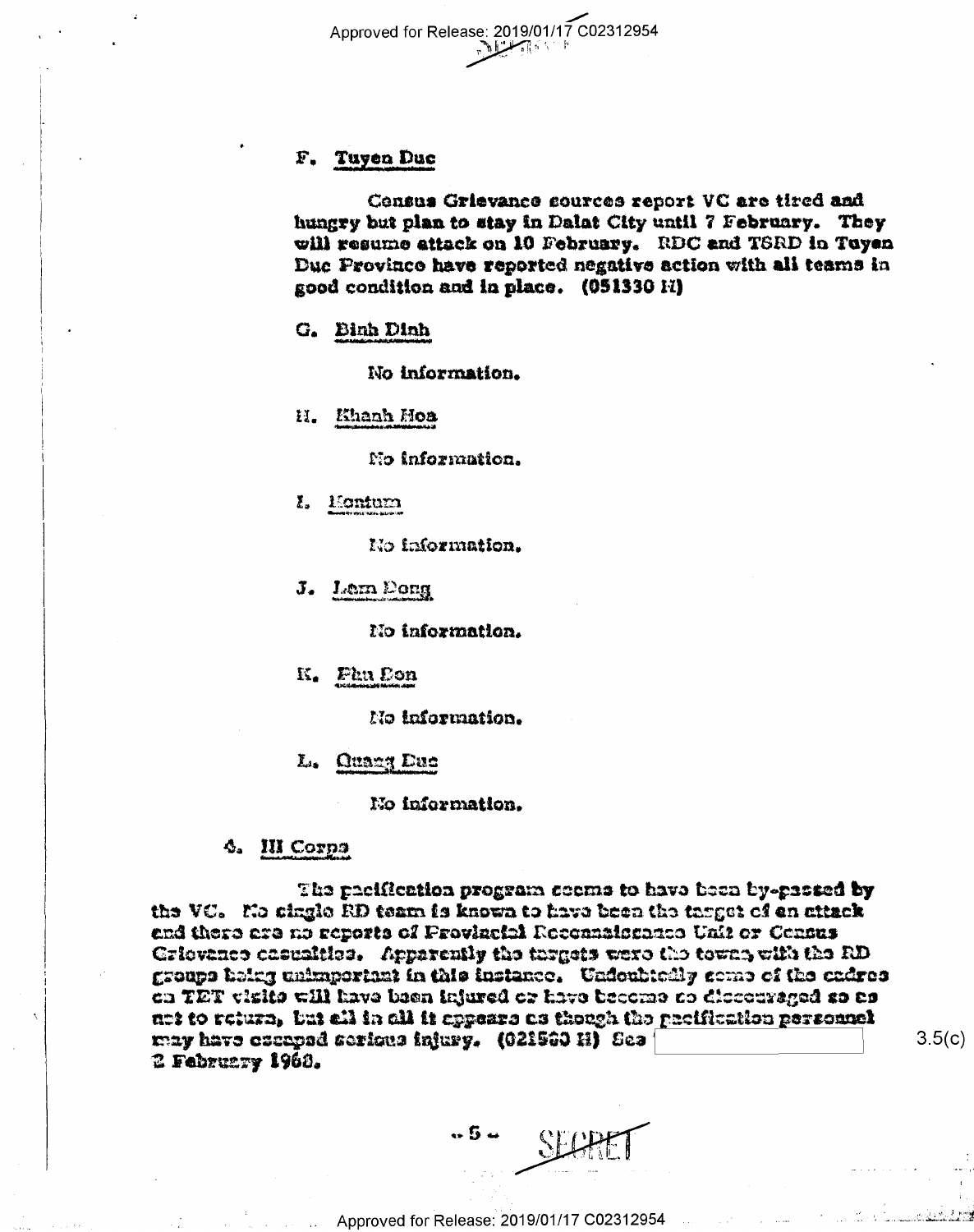## A. Bien Hon

Five of the seven RD Teams have been contacted and are in no immediate danger. Team No. 4 in Cong Thanh District and Team No. 6 in Long Thanh District have not been contacted. The last contact with Team No. 4 prior to TET holidays revealed 20 cadre present. No means exists to contact Team No. 4 because bridge is out. Two members Team No. 4 reported captured but untested source suggests that they managed to escape. The SCG office in Long Thanh District reportedly destroyed but CG chief says all papers were removed and hidden prior to destruction. (012400 H)

B. Binh Deong

Phu Loc Village, about two hilomaters from province capital, was mortared and attabked at 0345 hours 3 February. Two RDC EIA, 2 WIA. (031200 11)

C. Dinh Long

Fifty percent of RDC are in their assigned positions. because of TET holidays. A cpot check at one RD afte south of the province capital only three RDC were found on duty even though two teams were assigned to the cite. The CAS officer was told other cadre on duty but they had gone to town to shop. (012400 H)

D. Gia Dinh

One RDC reported KIA night 3-4 February 1968. possibility exists that he was killed by friendly troops.  $(041000 \; H)$ 

E. Long Khanh

One Trung Son cadre MIA along with ains weapons. 2400 hours 3 February 11 FRU exgmented cocurity force at U.S. civilian compound. (031660 H)

F. Tay Ninh

RDC ovacuated from their hamiets to respective district towns to augmont existing district security forces, (032400 H)

-6-SECHET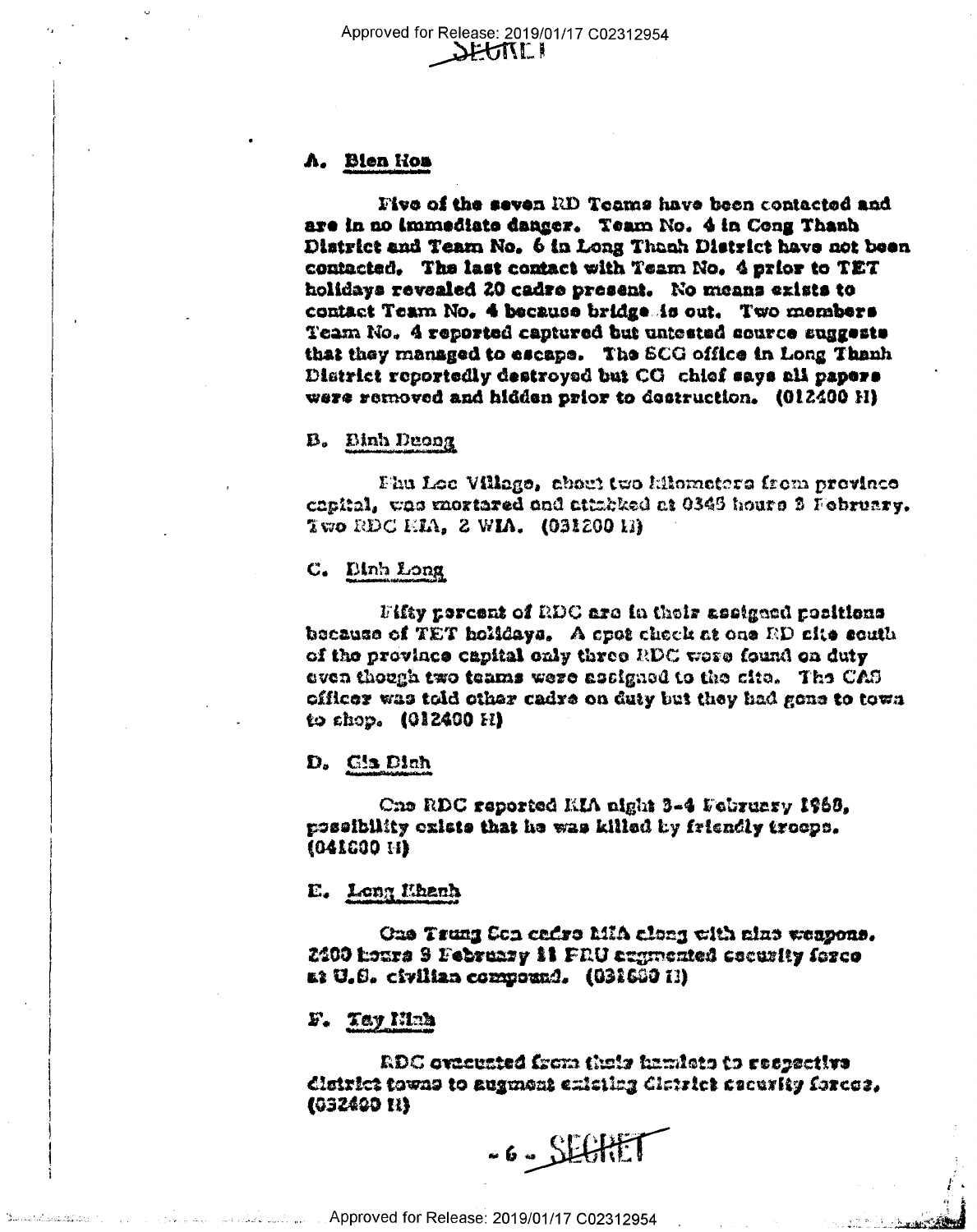$\alpha$ r marz Approved for Release: 2019/01/17 C02312954

## G. Binh Tuy

Province uniet.

H. Hau Nghia

No information.

I. Long An

No information.

J. Phuoe Long

No information.

K. Phuoe Tuy

No information.

5. IV Corps

A. An Xuyon

1) CIA office communications knocked out. (020900 H)

2) In Caman City three PRU KIA and five WIA. (021830 H)

3) SCG reporting of VC activities, military strength, etc. PRU losses light - three KIA, five WIA. PRU assisted ARVN during daylight hours hunting down VC in the city. On night of the attack the FRU captured the secretary of the U Minh II Battalion slong with a village party chapter member who were caught coming out of a movie theater. (032400 H)

**B.** Bac Lieu

1) 1 PRU KIA (031200 K)

2) Doth VC TET attacks were thwarted by PRU intelligence und action (4 February IV Corps Sitrep).

C. Chan Doe

1) Small FRU element helped drive off VC with CIA officer and Navy Seals on 31 January.

.7. SEGR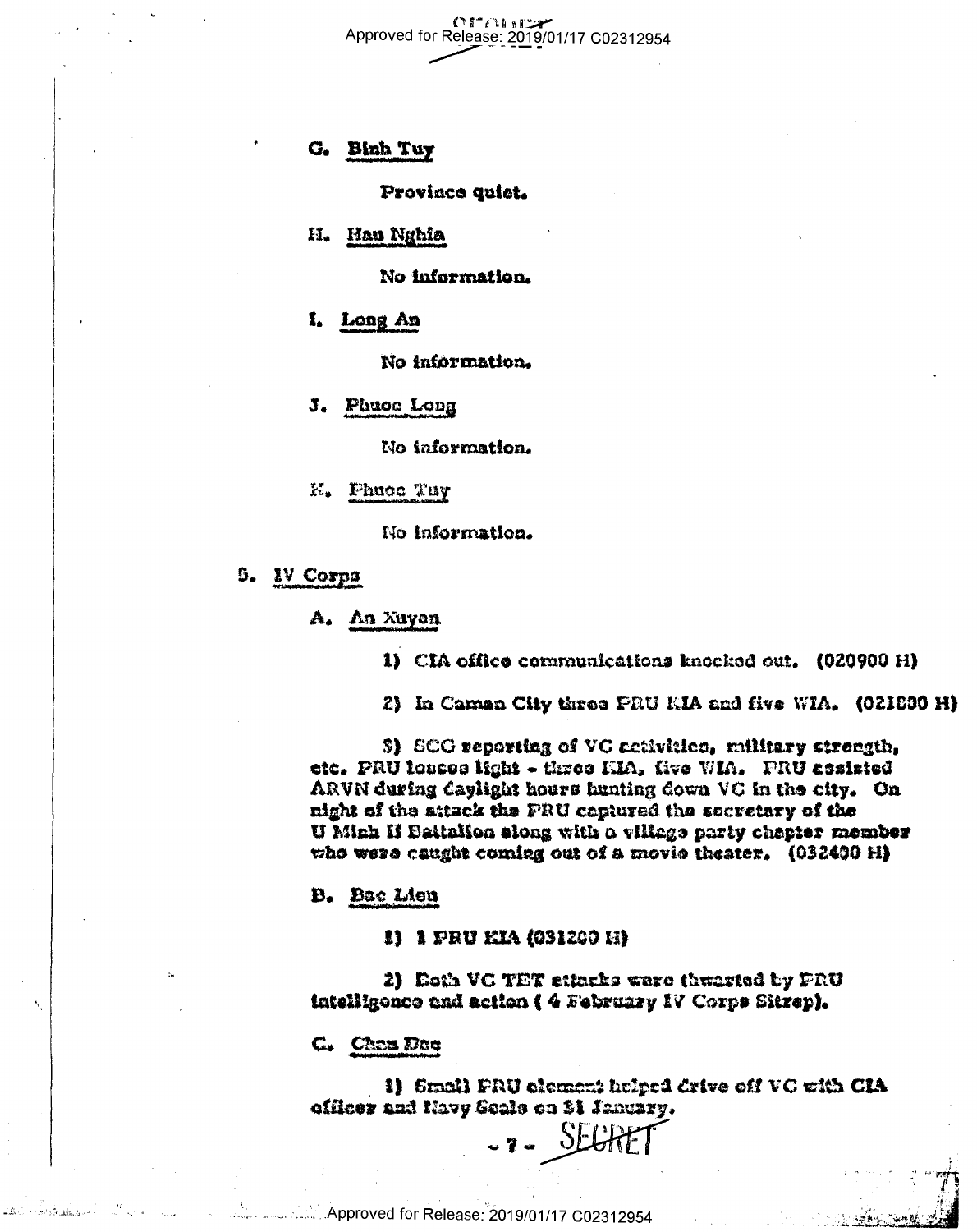#### 2) Forty PRUs in Chau Doc town. (032400 H)

## D. Dinh Tuong, My Tho

i) CIA compound has been held and re-established contact with operations center. (020900 H)

2) The RD and CG houses and equipment were destroyed during the seige. (021800 H)

3) RD warehouse was occupied by VC and is ten percent destroyed. All RD office and team supplies along with arms and ammunition which were stored at the warehouse are gone and rumore have it that it may have been looted or moved to province chief's house for safekeeping. The status of RD Teams throughout the province is unknown at this time. Spectal Police came to defense of RDC compound which except for few builet holes is unscathed. (032400 14)

## E. Kien Giang

1) CIA office communications in Rach Gia, capital of Kien Giang, were knocked out. (020900 H)

2) The PRUs took part in defense of Rach Gia 31 January. RDC house was one of first targets and recaived 15 explosive projectiles, both B-40 rochets and rifle grenades, from 20 man terrorist group. Although house was largely destroyed, the VC failed in their mission, to occupy the position, as guards, even though wounded, continued to deliver effective fire. All personnel took cover safely on the roof and survived without casualties. (032400 H)

3) All units including PRUs have done excellent job in defending the city and as taking effensive action. (051800 H)

## F. Kien Hoa, Den Tro City

CIA personnel at Flans office with 17 PRUs have good defensive position -- all other civilians in MACV compound. (021600 H)

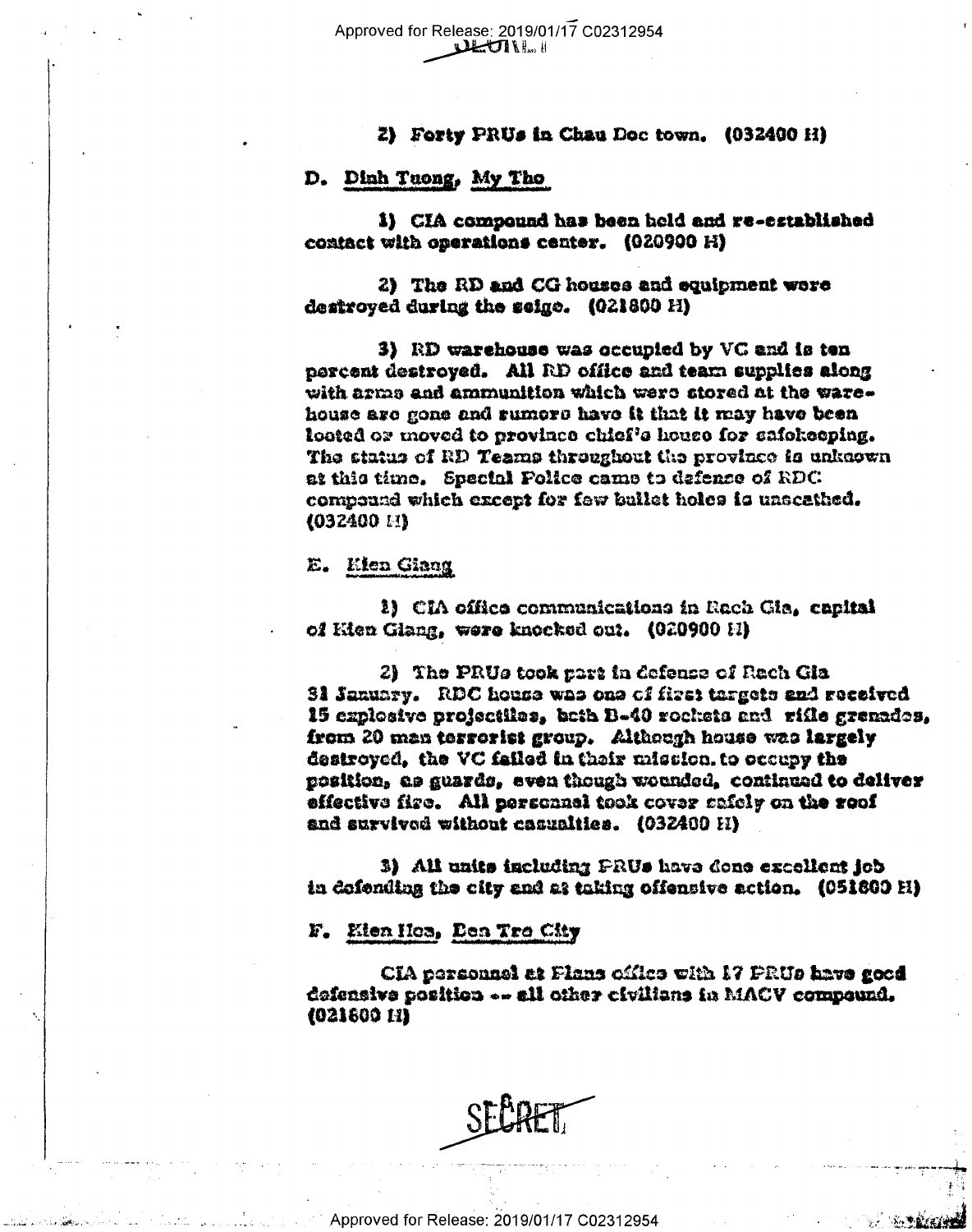# G. Kien Tuong. Moc Hoa.

1) VC tried to blast the CIA compound wall but guards curtailed their action with automatic weapons fire. Personnel in the compound were originally going to retreat to their bunker but the province chief asked them to hold off until dawn. It appeared primary targets of VC were province chief's house and CIA compound. One guard and PRU WIA and have been evacuated to hospital. (020900 H)

2) Third target of VC was nacification advisor's compound. Two RDC KIA including one who was believed leading VC from point to point. showing them where the installations were. One RDC was WIA by ARVN as he was leading a captured VC out of a house. This man was the RDC deputy leader. The PRU and RDC were used as defensive forces -- did an excellent job and are still effective units.

H. Phong Dinh

RD command post at Xeo Kho in Phong Phu District was attacked during the night and results are unknown although believed insignificant. (031200 H)

I. Vinh Einh, Tra Vinh.

There is little known yet about the RD Teams although there have been no indications of casualties or disruption. SCG is intact and PRU had one KIA. (031800 H)

J. Vinh Long

1) CIA personnel were evacuated to the Vinh Long City airport. (020900 H)

2) PRU and armed propaganda team formed defense around PRU compound and although VC made no attack they suffered heavy casualties from iriendly air strikes. (032400 H)

K. An Glang

No VC activity reported.

L. Pa Xuyen

No information.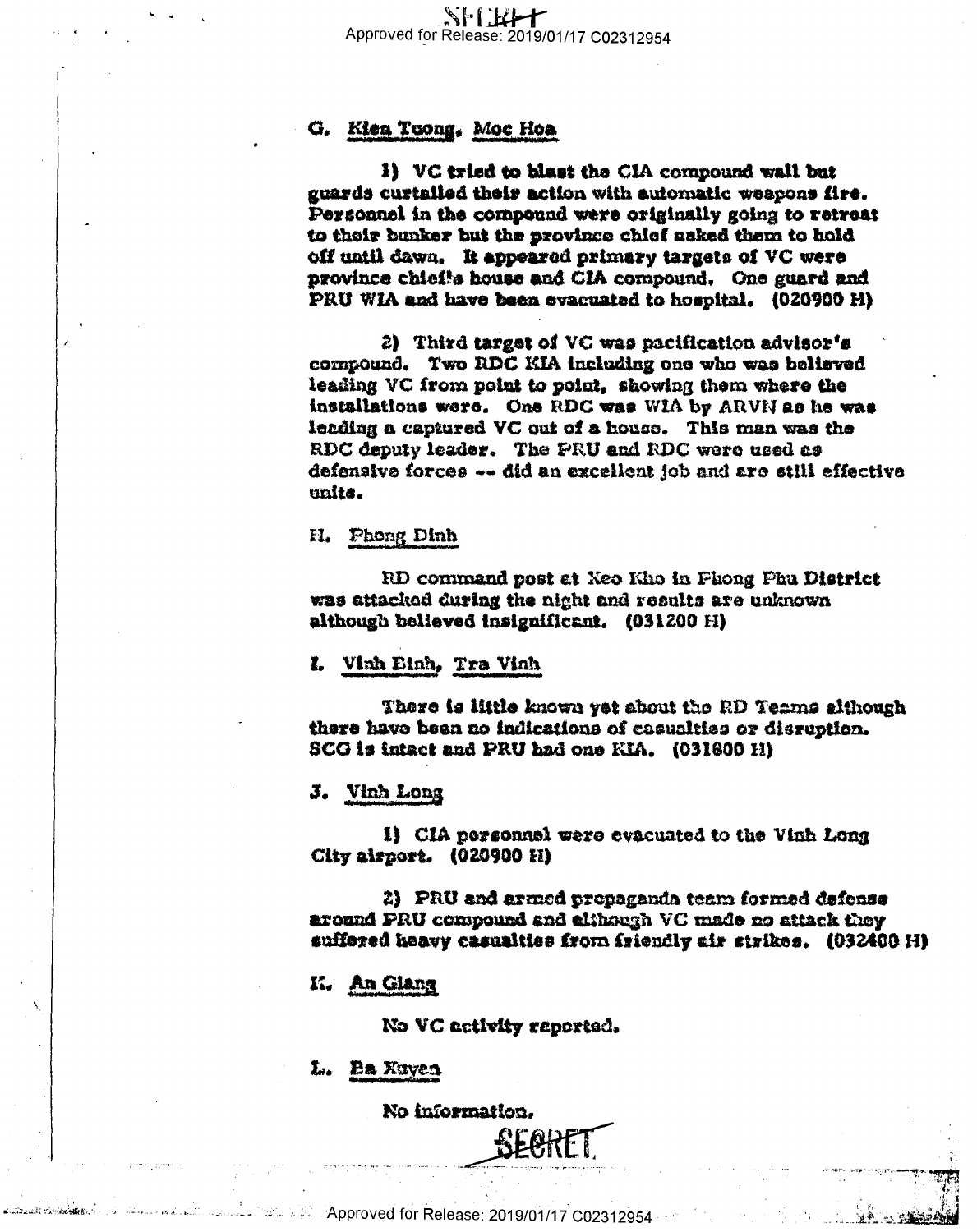Approved for Release: 2019/01/17 C02312954

#### M. Chuong Thien

No VC activity reported.

N. Go Cong

No information.

### O. Kien Phong

No information.

P. Sadec

No information.

6. To date casualties for all programs are reported at 21 KIA, 13 WIA and three MIA. Casualties of RDC Truong Son, SCG and PRU so far reported are far from complete and may be expected to raise significantly. Damage and destruction of installations and equipment in most cases has not been reported and it is too carly to estimate replacement requirements.